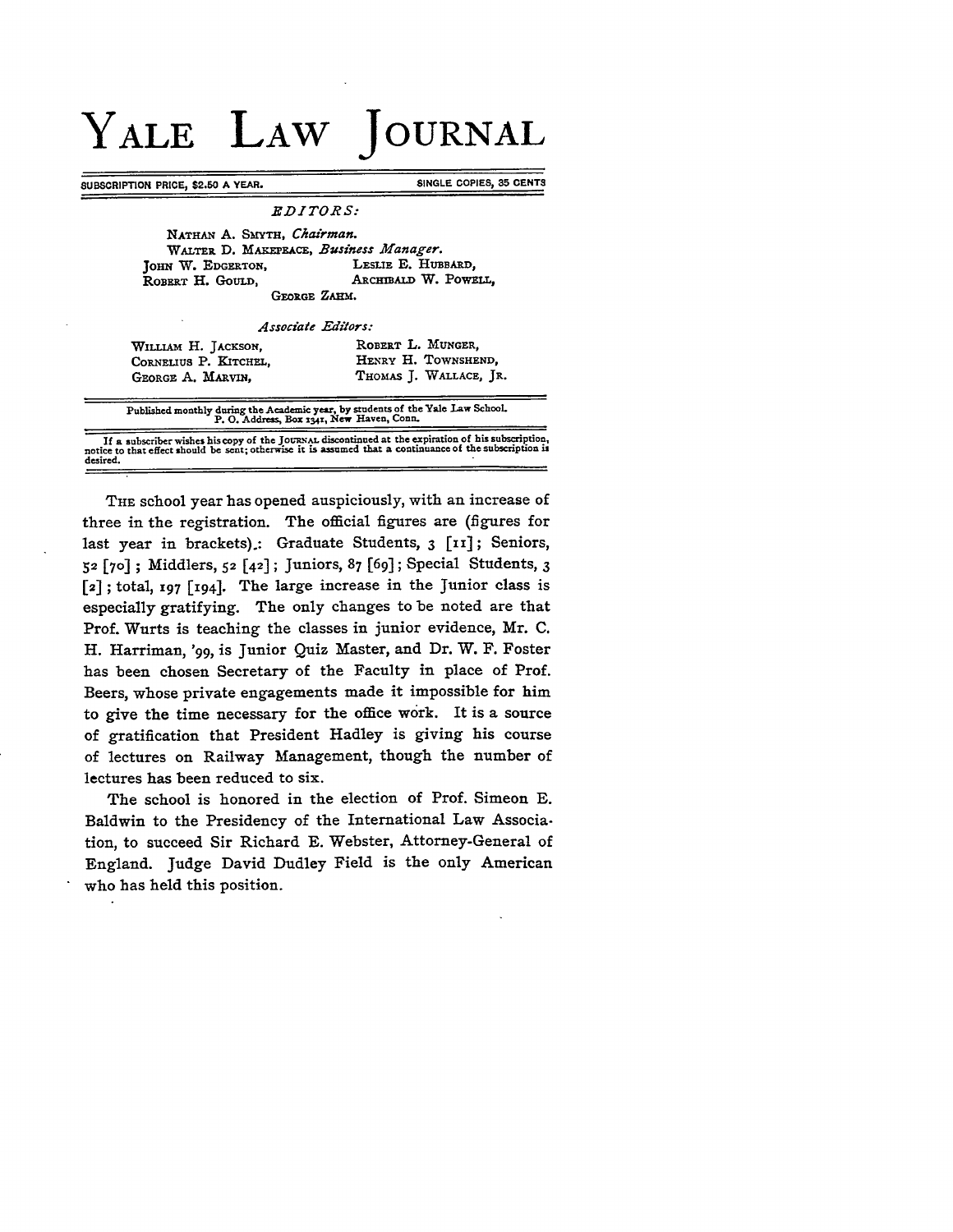### *COMMENT.*

# FOREIGN **JUDGMENTS IN ENGLISH COURTS.**

We are in receipt of an important and interesting decision of the Court of Appeals of the Supreme Court of Judicature (England) reversing the decision of the Chancery Division in the case of *Sarah Elizabeth Pemberton v. Hughes.* The material facts of the case were that the plaintiff, while a resident of the State of Florida. was married there according to the laws thereof to one Erwin. Four years after the marriage Erwin sued the plaintiff for and obtained a decree of divorce. The decree stood as a final and subsisting decree. Two years later, Erwin being still alive, plaintiff married one Pemberton, and they lived together as man and wife until the death of Pemberton. Under a power to charge certain estates in England with an annuity in favor of any woman he should marry, he, **by** his will, made plaintiff the appointee.

The defendants, who claimed the estates, disputed the validity of the appointment, asserting that the decree of divorce was void under the laws of Florida. The ground of their contention was that the subpcena issued to Mrs. Pemberton (who was then Mrs. Erwin) did not leave ten clear days between the date of the writ and the time for appearance in the suit for divorce. The evidence showed that such irregularity in practice and procedure would in any court of Florida be considered as rendering a decree of divorce null and void. In the present case the defendants claim that there being no valid divorce, there was no valid marriage between Pemberton and his so-called wife, and that hence she had no right to the jointure granted to her under the will of Pemberton The case was originally tried in Chancery Division before Judge Kekewich, who decided that the divorce was invalid. In his opinion he declared that the preponderance of evidence of the expert witnesses called for the defendants was undoubted in establishing that such error in the serving of the subpoena would render the decree void for want of proper jurisdiction.

The reasoning of the Court of Appeals reversing this decision may be thus summarized It by no means follows that the judgment of the Florida court was rendered absolutely void by reason of the defect in process, or that. standing unimpeached by a higher court, it would be considered invalid in a collateral proceeding in a Florida court. Even assuming that such judgment would be considered as void in such a collateral proceeding, it does not afford a sufficient reason that the same should be considered as a nullity in an English court, which looks only for a violation of substantial justice. Provided a court has territorial competence and jurisdiction, its competence in other respects is not regarded as material by English courts. Competency of a court from an international, and not from a municipal point of view, determines the validity of a judgment, and therefore it is not dependent on the exact observance of the court's own rules of procedure. **A** judgment of a foreign court having jurisdiction of the parties and subject matter-i. e., having jurisdiction to summon the defendants before it, and to decide such matters as it has decided--cannot be impeached in England on its merits, although there may be an error in procedure. (According to this declaration no consideration is given to the possibility that such an error in procedure might gloss over that very essential lack of jurisdiction over either the person or subject matter.) A decree of divorce altering the status of the parties concerned, and affecting the legitimacy of their afterborn children, is much more like a judgment in rem than a judgment in personam, and, therefore, the decisions on foreign judgments in rem should be the guides in determining this case. As no collusion in obtaining the divorce is shown, there is no ground upon which an English court can refuse to recognize the validity of the decree of the Florida court.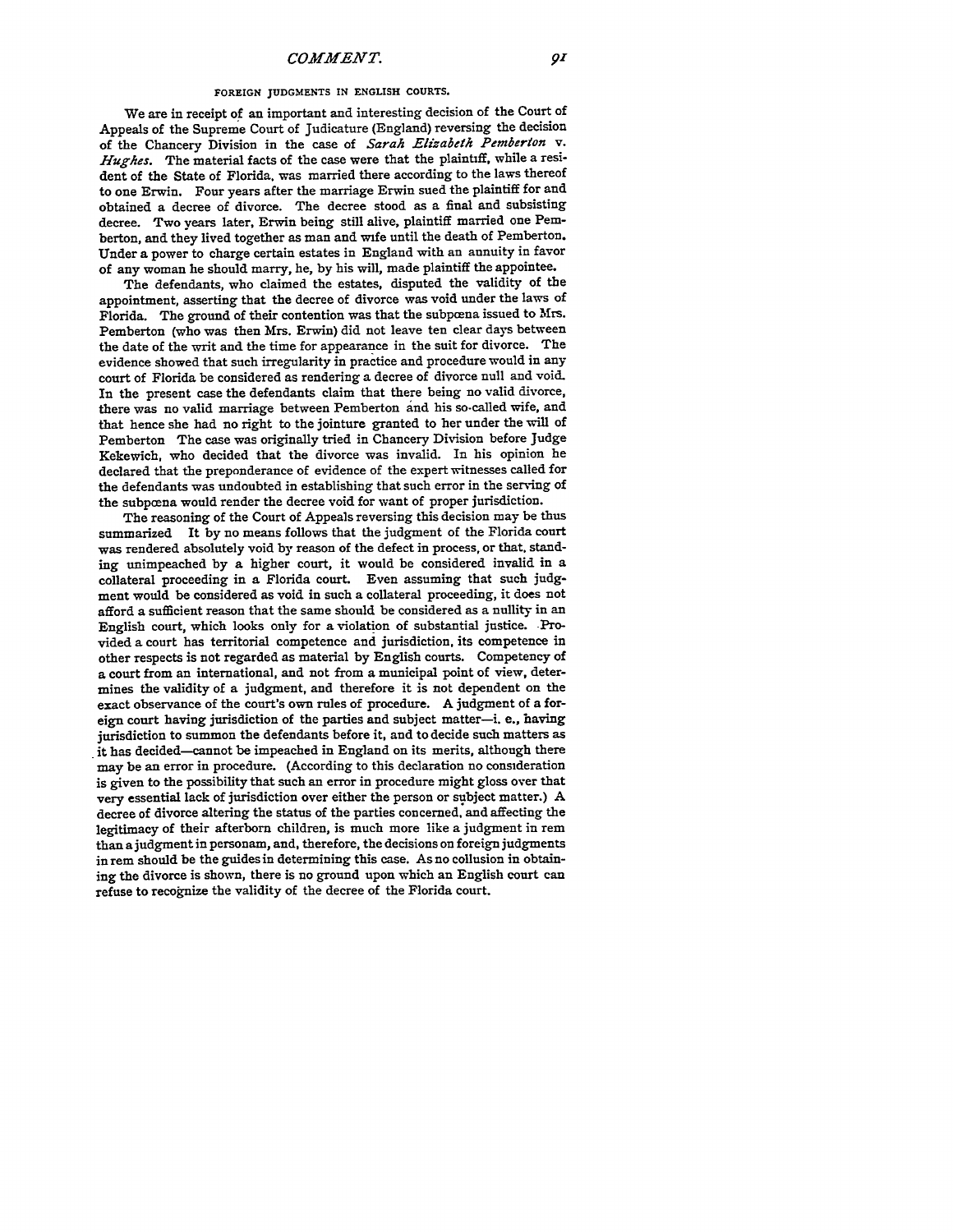*YALE LA W JO URNAL.*

This decision may be regarded as an indirect contradiction to the general rule regarding foreign judgments in existence at the present day, which has been given clearness and definiteness by a vast series of English and American decisions. At present it is well settled that a judgment rendered **by** a court of competent authority and jurisdiction is absolutely conclusive as to the merits of the controversy which it settles, and to that extent is binding upon the courts of all other States and countries, and will be recognized by them as evidence of the facts decided. Moreover, at the present day there is no distinction made between judgments in rem and judgments in personam of foreign courts, but all are given the same credit. Therefore, it has always been considered that valid judgments will be both recognized and enforced if they are of such a character as to be given recognition and enforcement in the jurisdiction where they were pronounced. But it is here that the first distinction is to be found. It must always appear that there have been proper proceedings and notice to the parties in order to give the judgment conclusiveness in a foreign jurisdiction. *Bradstreet v. Neptune Ins. Co.*, 3 Sumner (U. S.) 600, is the earliest case of authority in this country. Furthermore, there has never been any doubt of recent years that a foreign judgment may under all circumstances be impeached for want of jurisdiction, either over the person or the subject matter, and in this country the rule is not changed, even by the "full faith and credit" clause in the United States Constitution. These questions were all gone into very thoroughly by the counsel on either side in the trial of this case in the Court of Appeals, yet with the result that the court unanimously handed down the decision finding that a judgment pronounced by a foreign court will be considered final in English courts, and that English courts will never investigate the propriety or validity of the proceedings of such court unless they offend against English views of substantial justice. Consequently a judgment, though void in law in the country where it is pronounced, will not necessarily be so regarded in England. There is no doubt that neither the court nor the counsel on either side were in agreement as to the principles laid down in the leading cases cited, viz.: *Vanquelin v. Bouard,* **15 C.** B. N. **S.** 341; *Castriue v. Inrie,* **23** L. T. Rep. 48; *Doglioni v. Cris-Pin,* **15** L. T. Rep. **44.**

Lindley, M. R., said in part: "The court which pronounced the decree ought to be credited with knowing what irregularities, if any, were fatal to its jurisdiction and what were not, and the court had before it all the materials necessary for forming a judgment, and oversight or carelessness ought not to be presumed by us. **\* \* \*** Assuming that the defendants are .right, and that the decree of divorce is void by the law of Florida, it by no means follows that it ought to be so regarded in this country. It sounds paradoxical to say that a decree of a foreign court should be regarded here as more efficacious or with more respect than it is entitled to in the country in which it is pronounced. But this paradox disappears when the principles on which Eng-' lish courts act in regarding or disregarding foreign judgments are borne in mind. If a judgment is pronounced by a foreign court over persons within its jurisdiction and in a matter with which it is competent to deal, English courts never investigate the propriety of the proceedings of a foreign court, unless they offend against English views of substantial justice. Where no substantial justice, according to English notions, is offended, all that English courts look to are the finality of the judgment and the jurisdiction of the court in this sense and to this extent, viz., its competence to entertain the sort of case which it did deal with, and its competence to require the defendant to appear before it."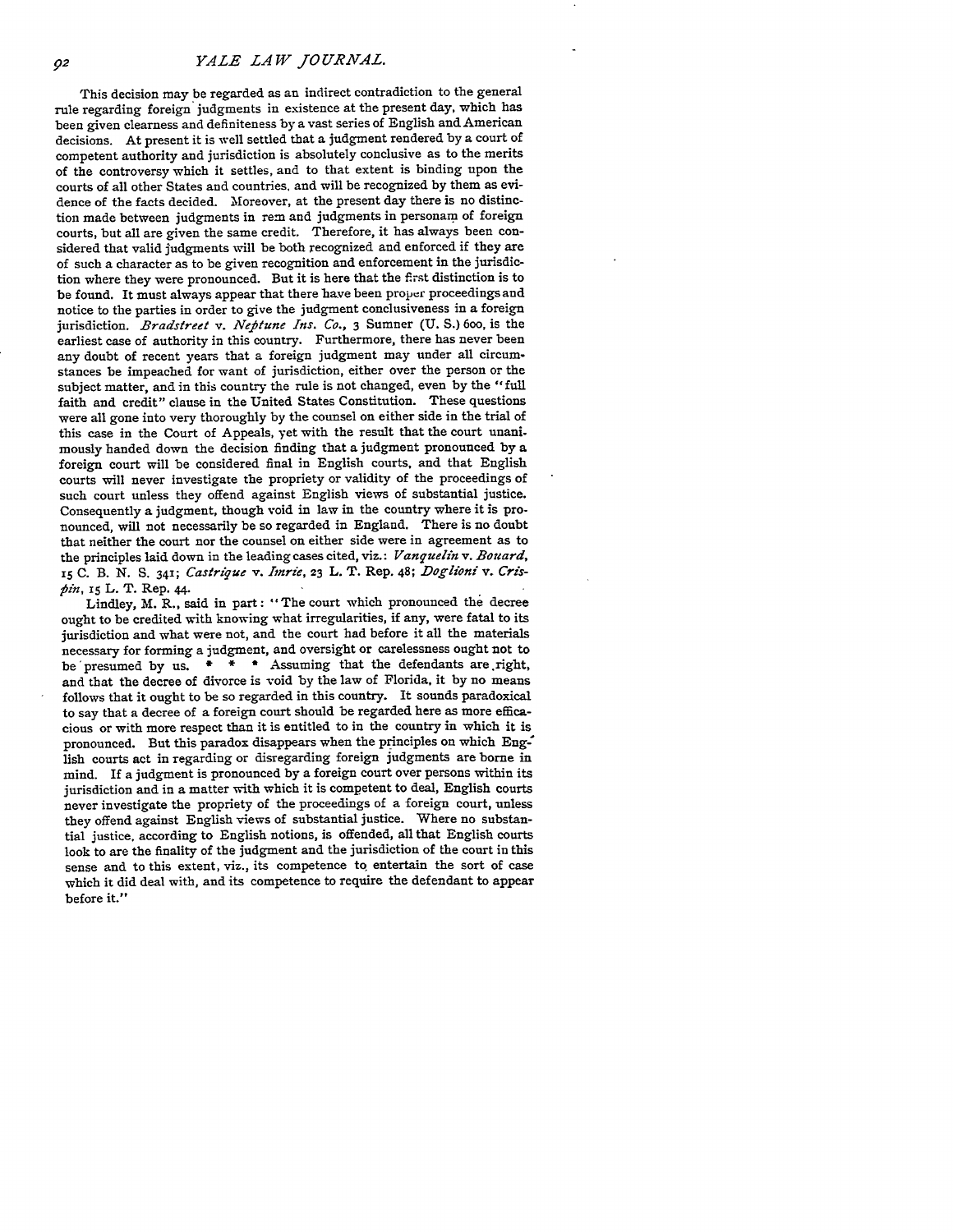It would seem very much as if the distinction here introduced is so subtle and so without foundation as to have perverted the proper application of the general principles hitherto applied to the recognition of foreign judgments. The learned judge, whose opinion has just been quoted, himself admitted in another place that the courts of England do not enforce foreign judgments of courts which have no jurisdiction in the sense above explained, i. e., over the subject matter or the persons brought before them, but claims **that** the jurisdiction which alone is important is the territorial competence over the subject matter and the parties. If this were true any or all of the essential points of procedure in courts of law might be omitted or only partially performed, and yet a decree of the court would be considered valid. The truth of the matter seems to be that the existing, valid jurisdiction of any court is territorial in nature, and in any case is dependent upon the established procedure and the statutory enactments governing that court whose jurisdiction is under investigation. This being so, any defect of a technical nature will render the jurisdiction of the court *void,* and any decree under such void jurisdiction *absolutely invalid.* Justice Lindley, citing the cases of *Castrique v. Zmrie,* **<sup>23</sup>** L. T. Rep. 48. and *Messina v. Petrocochino,* **26** L. T. Rep. 561; reiterates the proposition that a judgment of a foreign court cannot be impeached on its *merits,* but seems to stop there, and omits to notice that both those cases acknowledge in common with *Schibsby v. Westenholz,* **24** L. T. Rep. 93, that the jurisdiction of the court of a foreign country may always be inquired into in order to ascertain whether the laws of the State were conformed to in making the decree of court, or whether it was unduly or irregularly obtained. If these latter facts appear, the judgment in question is considered null and void. The English cases, too numerous to mention by name, which were cited as authority for the view that "English courts are bound to receive a judgment of a foreign court without inquiry as to its conformity or nonconformity with the laws of the country where it was pronounced," are by no means in contradiction to the leading case of *Phillips v. Hunter*, 2 H. Bl. 402, in which Lord Chief Justice Eyre draws the very distinction which escapes, apparently, the attention of Justice Lindley, and which was the basis **of** the general rule prevailing until the present case. Justice Eyre said in part, "In one way only is the sentence or judgment of the court of a foreign State examinable in our courts, and that is when the party who claims the benefit of it applies to our courts to enforce it. When it is thus voluntarily submitted to our jurisdiction we examine it as we do all other considerations of promises, and for that purpose we receive evidence of what the law of the foreign State is, and whether the judgment is warranted by that law." In brief, if it is proved that a foreign judgment is invalid because of some defect in procedure or in practice, the judgment is considered as not being in existence, and evidence substantiating this is always admissible in a court of another country. But if no such claim is made the verity of the judgment will stand unimpeached, as would the present judgment of the court of Florida, had not the question of the nonexistence of the judgment as a judgment been raised. The only way in which, under the prevailing rule, the defendants could have been estopped from disputing the validity of the decree of divorce would have been on the ground that they were parties to the proceeding in Florida, and as this was not the fact, a refusal of the court to receive evidence adverse to the validity of the decree is inherently in opposition to the rule prevailing up to the present time.

The fundamental consideration upon which has rested the right to attack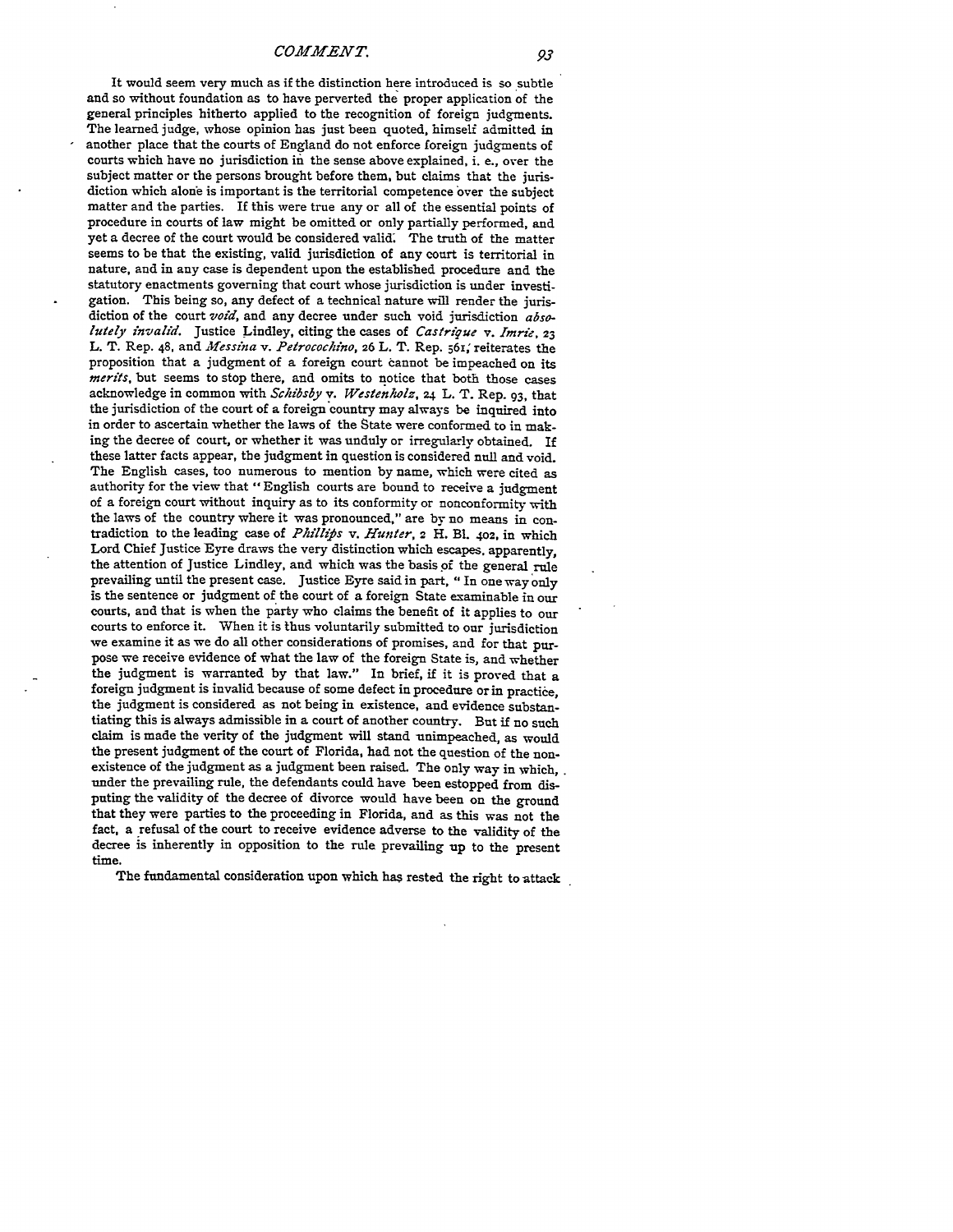the jurisdictional power of a foreign court has been that otherwise a citizen of one country could not avoid the effect of a judgment rendered **by** such court, when same is brought up in a proceeding in another court, without going back into such foreign jurisdiction, and there have the same reversed. This has never been required **by** English or American courts. Thus when Justice Lindley asserts thaf the errors of the Florida court should have been rectified **by** impeachment in Florida, he seeks to invoke a duty never before recognized **by** English courts.

## **RIGHT TO ENJOYMENT OF** STREAM-PERCOLATING WATERS.

The Court of Appeals of New York extends the rights of riparian owners in *Smith v. Brooklyn,* 54 **N. E. 787.** Smith owned land on which there was and had been a pond and natural water-course. The city of Brooklyn, to secure water for municipal purposes, established, on land of its own, at a distance of about **2,400** feet. an aqueduct and reservoir, which it supplied with water **by** means of a conduit and a system of wells, pumped **by** powerful steam-suction pumps. When the conduit was laid the stream failed percepti**bly,** and when the pumping station was put in operation disappeared. Both stream and pond have remained dry ever since. The jury found that the acts of the defendant had caused the disappearance of the pond and water-course. In final affirmance, the Court of Appeals, all concurring and speaking **by** Gray, **J.,** says: "The right of this plaintiff to the enjoyment of his running stream and to his pond was absolute. The diversion of the water therefrom was established as a fact **by** the verdict, and the right of the former to maintain the action for the recovery of damages was clear."

The doctrine that the owner of land has it to the sky and the lowest depths was very clearly modified as to water-courses in *Shury v. Piggott,* 3 Bust. 339, where Whitlock, J., says: "Ways or commons \* \* \* may become extinct by unity of possession, because the greater benefit shall drown the less. \* **\* \*** but a water-course doth begin *ex jure nature,* and cannot be averted." But *Acton v. Blundell,* 12 M. & W. 324, denied the right or interest of the owner of land, through which water flowed in a subterraneous course, sufficient to enable him to bring action for its diversion by an adjacent owner. Where, however, these subterranean waters are the principal or only source of supply of a water-course on his land, what are the rights of the parties? *Greenleafv. Francis,* I8 Pick **117,** held the right of the first owner paramount, "unless he was actuated by a mere malicious intent to deprive his neighbor of the water without a benefit to himself." *Parker v. B. &- M. R.,* 3 Cush. **107.** The next distinction made was between a subterranean flow of water so well defined as to constitute a regular and constant stream and percolations. The former were capable of a right of enjoyment in the person on whose land they issued as a spring and could not be diverted. *Smith v. Adams, 6* Paige 435. But the owner of land had no right of action against a neighboring owner who diverted, without malice or negligence, the mere percolations of his own land, even though a spring was destroyed thereby. *Wheatly v. Baugh,* **25** Pa. St. **528.** It does not follow that each land owner has the entire and unqualified ownership of all water found in his soil, not gathered into natural water-courses in the common acceptation of that term. The rights of each land-owner being similar, and his enjoyment dependent upon the action of other land-owners, these rights must be valueless unless exercised with reference to each other, and are correlative. Each is restricted, therefore, to a reasonable exercise of his own rights and a reasonable use of his own property. *Bassett v. Salisbury Mfg. Co., 43* **N.** H. **569.**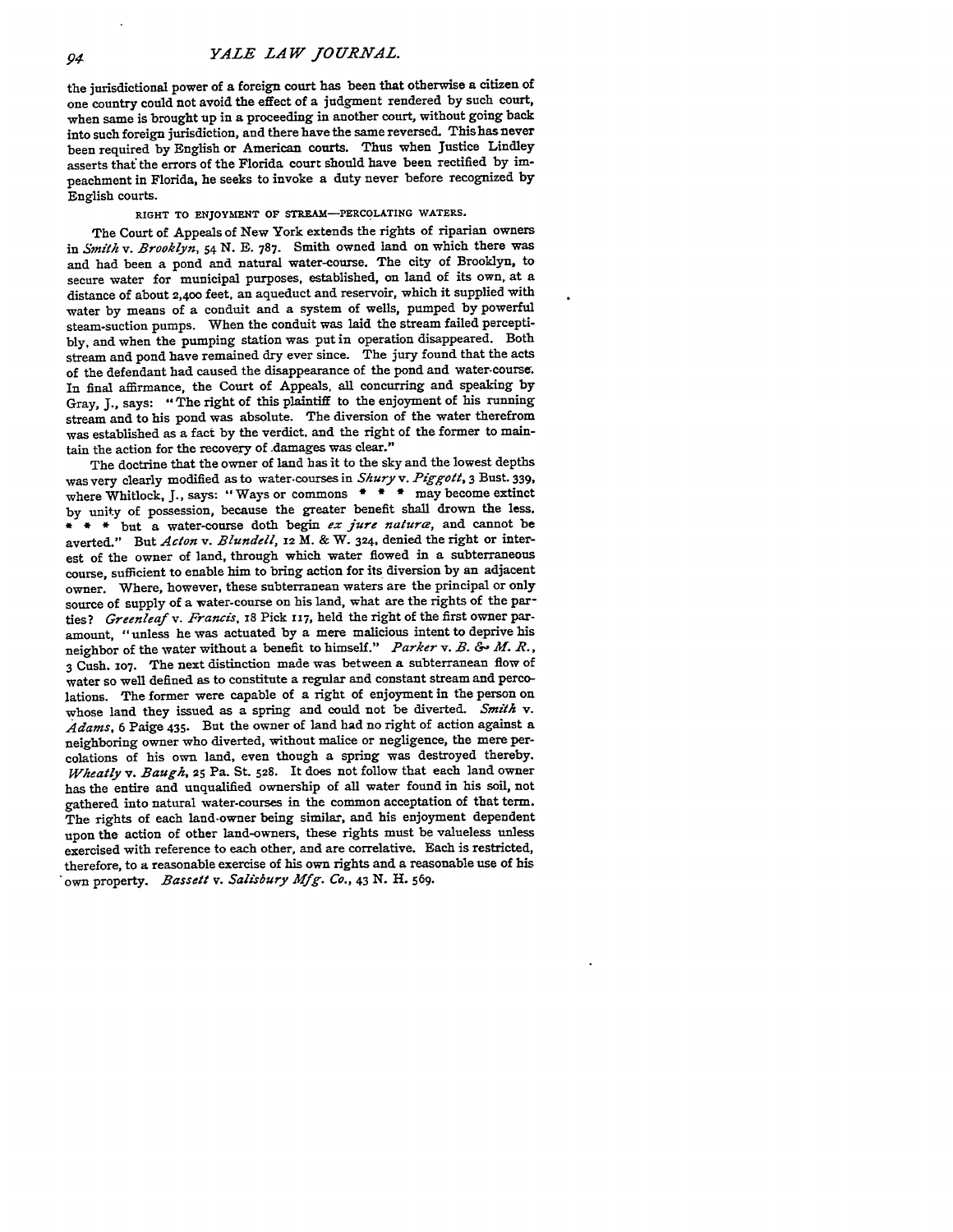This was the basis of the decision of Hatch, **J.** (in x8 **App.** Div. Rep. **341),** and we think it a sound one. The maxim, *Sic utere uo.,* etc., applied to the facts, harmonizes the American cases. The English cases refuse to apply this doctrine to percolating waters where the rights of riparian owners in a defined water-course are not involved. *Chaseman* v. *Richards,* 7 H. L. *349; Bradford v. Pickles,* i8g5 Appeal Cases **587.**

Civilization must move from absolute individual rights and absolute ownership to correlative rights and ownership reasonably restricted. While, therefore, we approve the decision of the case upon the facts found **by** the verdict, we question the propriety of stating an "absolute right of enjoyment" in a water-course, unless it is used in the sense of vested or individual. *U. S.* **v.** *Nortway,* **17** Fed. Rep. **65.** The plaintiff had rights in his stream, the city of Brooklyn had rights in the percolations of its land. When it was established that these percolations fed almost exclusively the plaintiff's stream, their rights became correlative and the city was bound to show that its acts were a reasonable use of its land with due care.

#### **GEOGRAPHICAL NAMES AS TRADE-MARKS.**

In *Canal Co. v. Clark,* **13** Wall. **311,** we find the general law as to the use of geographical names for trade-marks laid down that no one can apply the name of a geographical district to a well known article of commerce, and obtain thereby such an exclusive right to the application as to prevent others inhabiting the district or dealing in similar articles coming from the district, from truthfully using the same designation. Until lately no exception to this general **rule** has been recognized as established law in this country. The United States Circuit Court for the Southern District of New York, however, has recently handed down a decision in the case of *American Waltham Watch Co. v. Sandman,* **96** Fed. **330,** that considerably modifies the views formerly held on this point. In this case the defendant began the manufacture of watches in Waltham under the name of "Columbia' Watch Company" and<br>stamped his watches with the name of this fictitious corporation and the words,<br>"Waltham, Mass." His object in locating at this place was for the avowed purpose of using the name "Waltham" in order that he might thereby reap the benefits of the labor of the original Waltham Watch Company, who hail succeeded in making the "Waltham watch" known the world over. In a suit in equity for an accounting and an injunction, a decree was entered in favor of the plaintiff. The court in reaching this conclusion recognizes that a geographical name may acquire a secondary meaning that entitles it to the geographical name may acquire a secondary meaning that entitles it to the protection of the law. By long use and association with the manufacture of an article it may come to be a means of designating that article and a su acquire the value and invoke the protection accorded to a trade-mark. find this point arising in the case of *Sexio* **v.** *Provezende,* L. R. I. **Ch. 192,** but not until the case of *Montgomery* v. *Thompson*, 1891 App. Cases 217, was<br>it very fully discussed. The Massachusetts Supreme Court followed this<br>latter case in *Waltham Watch Co.* v. United States Watch Co., 53 N. E. 141, and the reasoning there of Judges Knowlton and Holmes seems to have had great influence upon the circuit court in the present case. The case<br>before us is important as tending to establish a line between meritorious before us is important as tending to establish a line between meritorious claims that have come into conflict. The principle that one can not appropriate a geographical name as against any one else manufacturing a similar article in the same place is a just one. But should even a right as strong as this be allowed to cover an intentional fraud on the public? It is the protection of the public that is aimed at. Not being in a favorable position to protect itself, the court considers its protection a duty incumbent upon it, and that a greater injustice would be done if it did not afford such protection than if it merely set limits upon a well established rule of law.<br>The element of intentional fraud upon the public is the feature tha have grasped in order to set this limit, and a stronger one it would be hard to